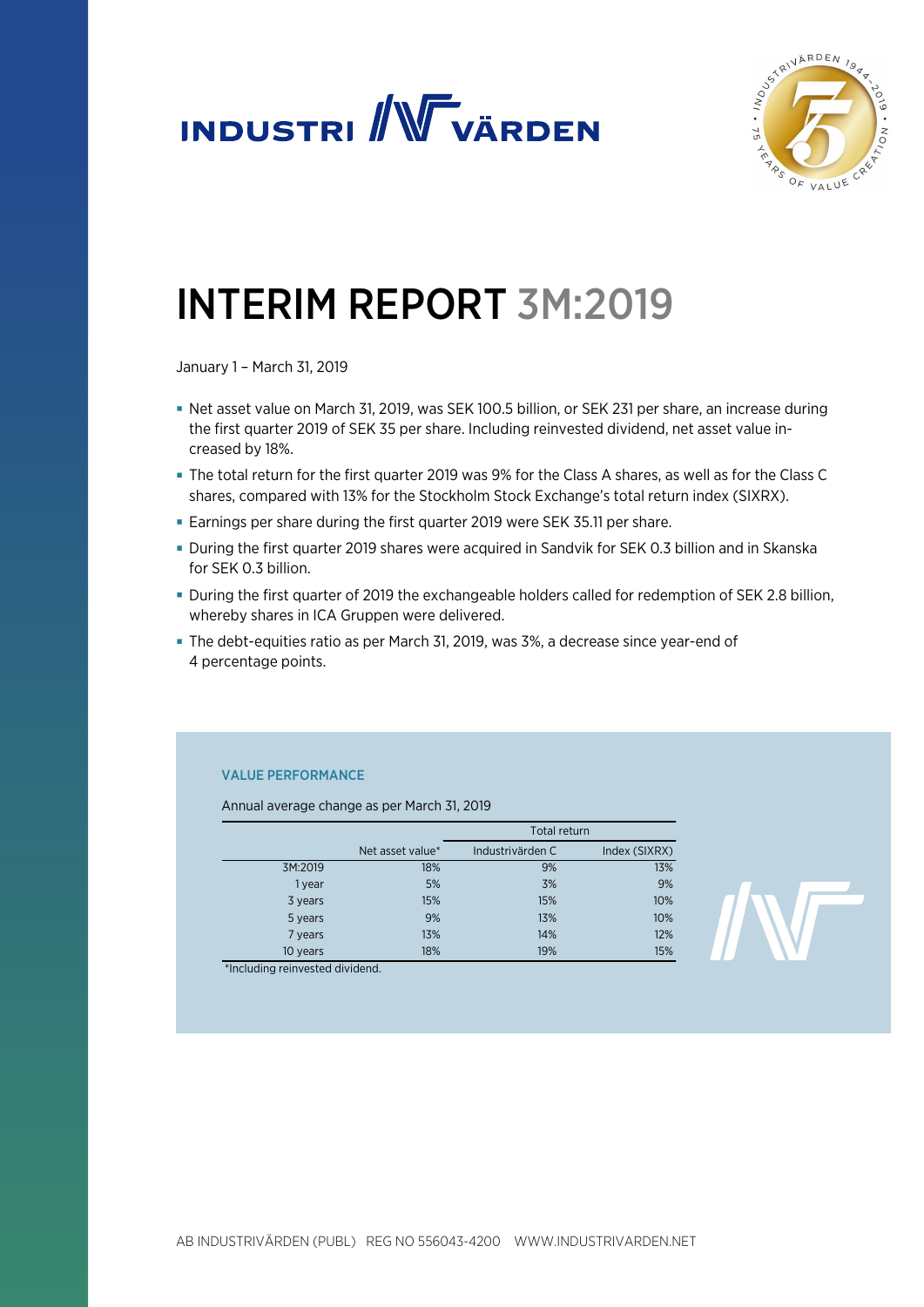### CEO's message

#### EXTERNAL FACTORS

With the first quarter of 2019 now behind us, we can confirm that global growth forecasts have softened somewhat compared with a year ago. This applies especially for the European economies like Germany and Italy, but also Japan and several emerging economies, where growth forecasts have been adjusted downward. From a global perspective, however, economic activity remains favorable with high capacity utilization in industry and low unemployment in many important regions.

The start of 2019 has been characterized by falling interest rates and softer interest rate policies, which have contributed to lower volatility and positive price development in the stock market. At the overall level, however, numerous concerns remain, such as the trade talks between the U.S. and China, the Brexit negotiations, and concerns about slowing economic growth.

#### PORTFOLIO COMPANIES

Industrivärden's portfolio companies continue to work actively on developing their operations and strengthening their positions, but also on preparing for a weaker economy. This work involves continuous improvements in the day-to-day operations as well as larger and more long-term development projects. I'd like to name a few examples of important activities conducted by the portfolio companies during the first quarter.

On March 27 Carina Åkerström took office as President and Group Chief Executive of *Handelsbanken*. In early April, the intention to focus operations towards areas where the bank has clear strengths, was communicated. A new and more concentrated Executive Management team was also presented.

During the first quarter, *Sandvik* acquired the American company Artisan, which makes battery powered equipment for underground mining. The deal is a good example of how Sandvik is consciously strengthening its positions in selected areas.

*Volvo* also took various electrification initiatives, such as through its investment in a fully electric range of compact wheel loaders and excavators with sales starting in 2020. During the first quarter Volvo disclosed that it has booked a provision of SEK 7 billion for estimated costs to address a degrading emissions control component.

For *Ericsson*, the rollout of the next generation mobile telecommunications network (5G) has developed positively. During the first quarter Ericsson landed several contracts for hardware and software for 5G networks in a number of geographic areas. In January Ericsson disclosed that it has booked sizable provisions during the fourth quarter of 2018 related to changes in Business Support Systems.

In mid-February *SCA* inaugurated its expanded Östrand pulp mill in Timrå, Sweden. The project, which was Sweden's largest industrial investment in 2018, double's the mill's capacity with superior product quality and environmental performance.

As a long-term active owner we put strong emphasis on the composition of our portfolio companies' boards, and nominating committee work is therefore of central importance for us. During the first quarter the nominating committees presented their recommendations ahead of the spring's Annual General Meeting's. We believe that the boards that have been proposed are well-suited to manage the challenges and opportunities that the respective port-folio companies are facing.

#### INDUSTRIVÄRDEN'S PERFORMANCE

At the end of the first quarter, net asset value was SEK 100.5 billion, or SEK 231 per share, which represents an increase of 18% during the quarter. During the same period, the total return for the Class A and C shares was 9%, compared with 13% for the total return index.

Industrivärden's board of directors has proposed to the AGM that a dividend of SEK 5.75 per share, or SEK 2.5 billion in total, to be paid to the shareholders. If the portfolio companies' annual meetings resolve in favor of the proposed dividends in 2019, Industrivärden will receive a total of approximately SEK 4.1 billion, which would entail a positive cash flow after payment of the dividend and operating expenses. This is in line with our dividend and gearing policy, and will create investment capacity over time.

Since 2014 Industrivärden has had a financial instrument in the form of an exchangeable bond, which upon redemption can be paid with shares in ICA Gruppen or in cash. During the first quarter, exchangeable bond holders called for redemption corresponding to SEK 2.8 billion. In accordance with Industrivärden's stated ambition to exit its shareholding in ICA Gruppen, shares in ICA Gruppen were delivered. At the end of the quarter Industrivärden's holding in ICA Gruppen amounted to 2.1% of the votes and capital.

During the first quarter we bought shares in Sandvik and Skanska for a combined total of approximately SEK 0.5 billion.

### ANNUAL GENERAL MEETING

Industrivärden's Annual General Meeting 2019 will be held on April 17 in the Vinterträdgården hall at the Grand Hôtel in Stockholm. At the AGM I will, in customary fashion, comment on developments during the past and current years, but I will also draw attention to our 75-year anniversary. Industrivärden's history is distinguished by continuous changes and a keen ability to adapt to and capitalize on the constantly shifting challenges and opportunities in the world around us. These are strength factors that have created substantial value historically, and are equally relevant as we look forward.

Stockholm, April 9, 2019

Helena Stjernholm **CEO**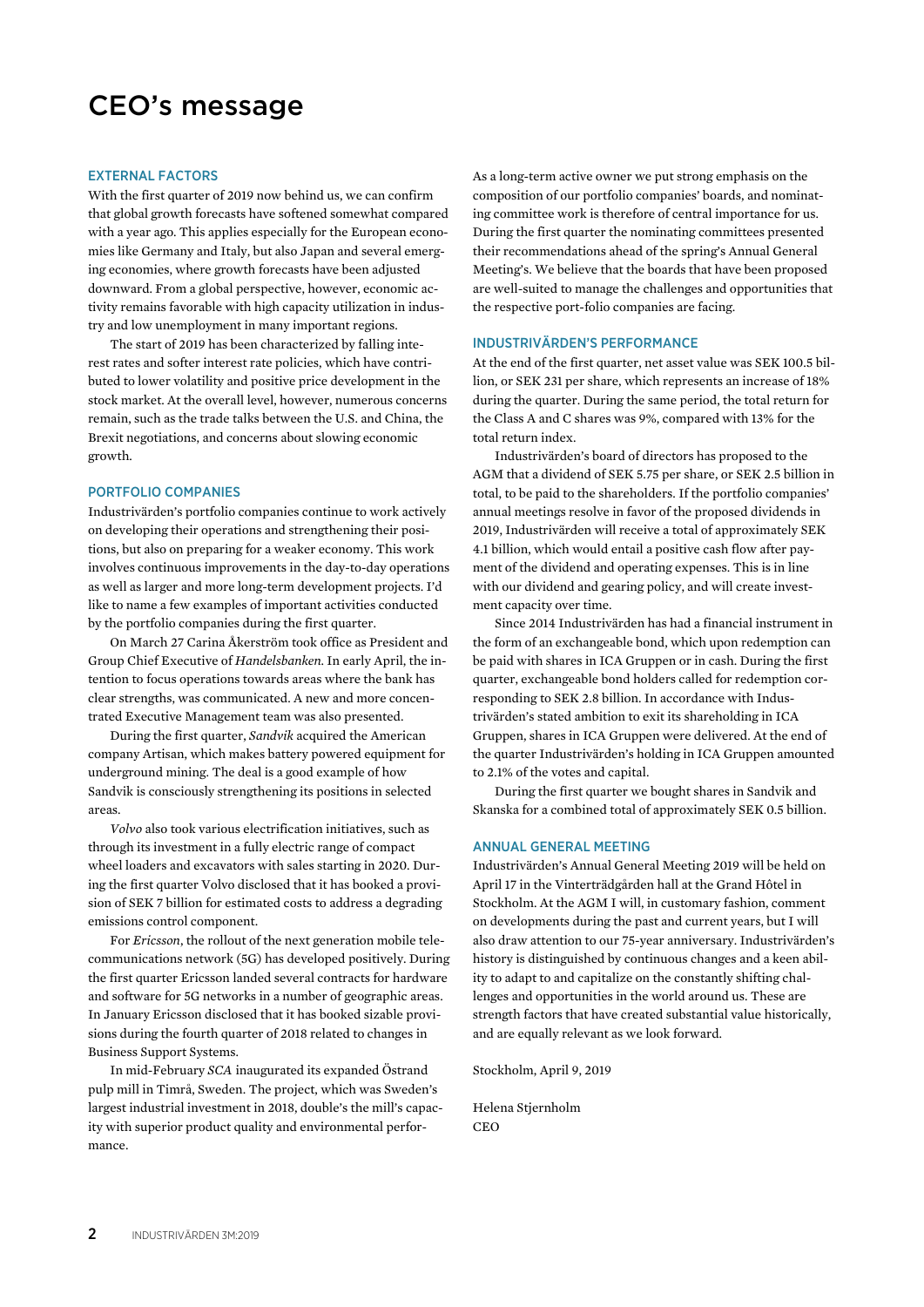### **Overview**

### INDUSTRIVÄRDEN IN BRIEF

Industrivärden conducts long-term value-creating asset management through active ownership. The operation is conducted in two main processes, investment and active ownership. Active ownership is exercised primarily through involvement in nomination processes for board elections, through board representation and through evaluation of company boards, CEOs and Executive Management. Industrivärden monitors its portfolio companies continuously and where necessary, by influencing the portfolio companies' overall development through their respective boards. Through these measures Industrivärden contributes to the portfolio companies' growth in value over time. Industrivärden's long-term objective is to increase net asset value and thereby generate a return for the shareholders that exceeds the market's required rate of return. Taking into account the risk profile of the portfolio's investments, the shareholders are to be given a total return which over time is higher than the average for the Stockholm Stock Exchange.

More information can be found at www.industrivarden.net.

### COMPOSITION OF EQUITIES PORTFOLIO AND NET ASSET VALUE

|                                        |               |                          | 03/31/2019 |              |          |                 |                 | 3M:2019             |
|----------------------------------------|---------------|--------------------------|------------|--------------|----------|-----------------|-----------------|---------------------|
|                                        |               | Share of<br>ownership, % |            |              |          | Market value    | Total<br>return | TR for the<br>stock |
|                                        |               |                          |            | Share of     |          |                 |                 |                     |
| Portfolio companies                    | No. of shares | Capital                  | Votes      | value, %     |          | SEK M SEK/share | <b>SEKM</b>     | %                   |
| Sandvik                                | 154.200.000   | 12.3                     | 12.3       | 22           | 23,284   | 54              | 3,769           | 20                  |
| Volvo A                                | 142,600,000   | 6.9<br>22.2              | 20         | 20,520       | 48       | 4,051           | 24              |                     |
| Volvo B                                | 3.600.000     |                          |            |              | 518      |                 |                 | 24                  |
| Handelsbanken A                        | 202,900,000   | 10.4                     | 10.6       | 19           | 19,904   | 46              | 1,052           | 5                   |
| Essity A                               | 35,000,000    | 29.9<br>9.5              |            | 17           | 9,363    | 41              | 3,338           | 23                  |
| Essity B                               | 31.800.000    |                          |            | 8,526        |          |                 | 23              |                     |
| Ericsson A                             | 86,052,615    | 2.6                      |            | 7<br>15.1    | 7,452    | 17              | 887             | 13                  |
| Ericsson B                             | 1,000,000     |                          |            |              | 85       |                 |                 | 11                  |
| <b>SCAA</b>                            | 35,000,000    | 9.5                      | 6<br>29.7  | 3,168        | 13       | 1,156           | 29              |                     |
| <b>SCAB</b>                            | 31,800,000    |                          |            |              | 2,563    |                 |                 | 20                  |
| Skanska A                              | 12,667,500    | 7.3                      | 24.2       | 5            | 2,140    |                 | 1,001           | 24                  |
| Skanska B                              | 17,900,000    |                          |            |              | 3,023    | 12              |                 | 24                  |
| ICA Gruppen*                           | 4,278,566     | 2.1                      | 2.1        | 2            | 1,596    | 4               | $-15$           | 18                  |
| SSAB A                                 | 44,334,933    | 4.3                      | 11.8       | $\mathbf{1}$ | 1,482    | 3               | 130             | 10                  |
| Other                                  |               |                          |            | $\mathbf 0$  | 309      |                 | 0               |                     |
| Equities portfolio                     |               |                          |            | 100          | 103,933  | 239             | 15,369          | 17                  |
| Interest-bearing net debt              |               |                          |            |              | $-3,037$ | $-7$            | Index:          | 13                  |
| Adjustment regarding exchangeable bond |               |                          |            |              | $-353$   | -1              |                 |                     |
| Net asset value                        |               |                          |            |              | 100,543  | 231             |                 |                     |
| Debt-equities ratio                    |               |                          |            |              | 3%       |                 |                 |                     |

\*For more information regarding total return, see page 5.

### EQUITIES PORTFOLIO, MARCH 31, 2019

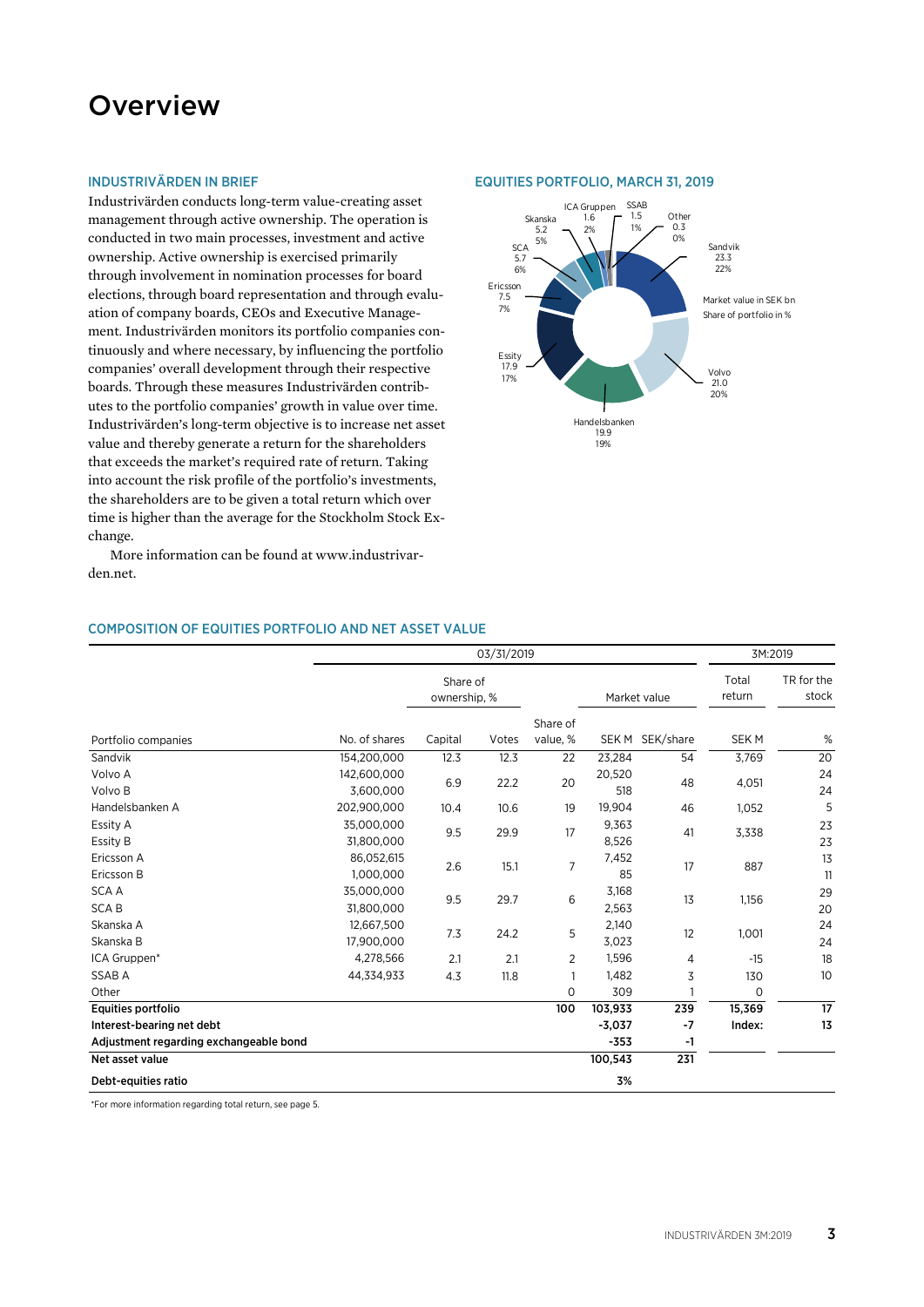### Performance

### NET ASSET VALUE

Net asset value on March 31, 2019, was SEK 100.5 billion, or SEK 231 per share, an increase of SEK 35 per share during the first quarter 2019. Including reinvested dividend, net asset value increased by 18%. The Stockholm Stock Exchange's total return index (SIXRX) increased by 13% during the same period.

During the last five and ten-year periods, net asset value grew by 9% and 18%, respectively, per year including reinvested dividend. The total return index (SIXRX) increased by 10% and 15%, respectively, during the same periods.

Development of net asset value 3M:2019

|                      |        | 03/31/2019 | 12/31/2018 |           |  |
|----------------------|--------|------------|------------|-----------|--|
|                      | SEK bn | SEK/share  | SEK bn     | SEK/share |  |
| Equities portfolio   | 103.9  | 239        | 92.2       | 212       |  |
| Interest-bearing net |        |            |            |           |  |
| debt                 | $-3.0$ | -7         | -6.6       | -15       |  |
| Adjustment           |        |            |            |           |  |
| exchangeable         | $-0.4$ | -1         | $-0.4$     | -1        |  |
| Net asset value      | 100.5  | 231        | 85.2       | 196       |  |

Development of net asset value, 10 years



### EQUITIES PORTFOLIO

During the first quarter 2019 the value of the equities portfolio, adjusted for purchases and sales, increased by SEK 13.9 billion. On March 31, 2019 the equities portfolio was worth SEK 103.9 billion, or SEK 239 per share. The shareholdings in Volvo, Sandvik and Essity made a significant positive contribution to the equities portfolio's value performance.

During the first quarter of 2019, dividend income from Handelsbanken, Skanska, SCA and Ericsson totaled SEK 1.5 billion.



Performance of shareholdings, 3 years

|                            | Annual average total return, % |
|----------------------------|--------------------------------|
| Class of shares            |                                |
| Sandvik                    | 25                             |
| SCA A*                     | 22                             |
| SCA B*                     | 19                             |
| Volvo A                    | 21                             |
| Volvo B                    | 21                             |
| ICA Gruppen                | 16                             |
| SSAB A                     | 16                             |
| Essity A*                  | 13                             |
| Essity B*                  | 13                             |
| Total return index (SIXRX) | 10                             |
| Ericsson A                 | 6                              |
| Ericsson B                 | 5                              |
| Handelsbanken A            | 4                              |
| Skanska B                  | 3                              |

\*For calculation methodology, see page 9.

### **CASH FLOW**

*Investment activities* 

During the first quarter 2019 shares were acquired in Sandvik for SEK 273 M and in Skanska for SEK 255 M*.* 

### *Board of Directors' dividend proposal 2019*

The Board of Directors proposes a dividend of SEK 5.75 per share (5.50) and April 23, 2019, as the record date. The total proposed dividend will amount to SEK 2 502 M (2 394).

### *Management cost*

The management cost during the first quarter 2019 was SEK 30 M (30), which on a yearly basis corresponds to 0.12% of the equities portfolio's value on March 31, 2019.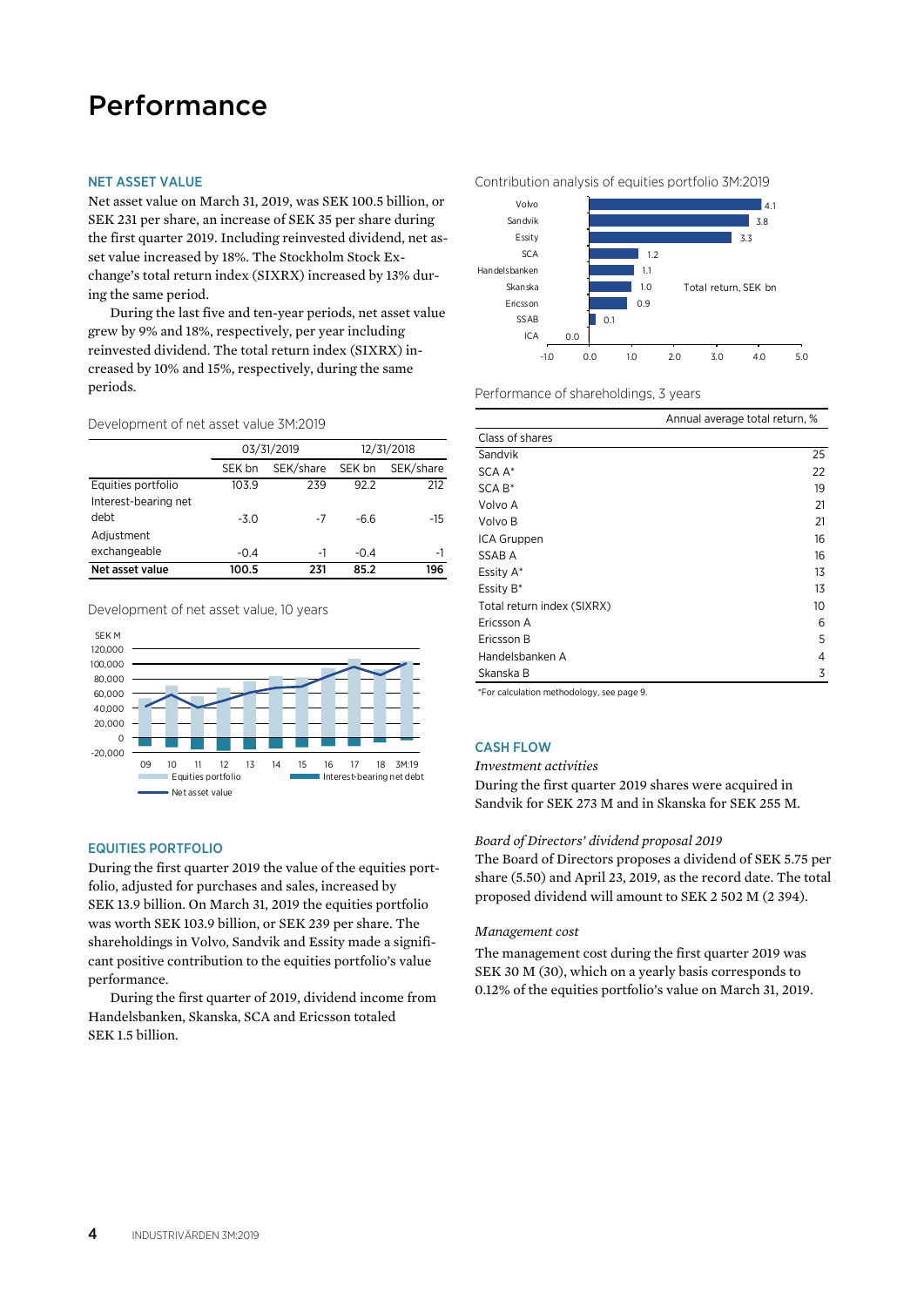### FINANCING

### *Interest-bearing net debt*

Interest-bearing net debt amounted to SEK 3.0 (9.6) billion on March 31, 2019. The debt-equities ratio was 3% (9), and the equity ratio was 95% (90). The debt-equities ratio is calculated as interest-bearing net debt in relation to the market value of the equities portfolio.

During the first quarter of 2019 a new bond of SEK 1.0 billion was issued within the framework of the existing MTN program. The bond was issued primarily for refinancing and has a tenor of three years.

No part of Industrivärden's borrowings is conditional upon any covenants.

#### Interest-bearing net debt, March 31, 2019

|                              | Credit<br>facility, | Utilized<br>amount. |           |
|------------------------------|---------------------|---------------------|-----------|
|                              | <b>SEK M</b>        | <b>SEKM</b>         | Maturity  |
| Exchangeable bond            |                     | 1.242               | 2019      |
| MTN-program                  | 8,000               | 3,058               | 2019-2022 |
| Commercial paper             | 3.000               | 500                 | 2019      |
| Pension debt                 |                     | 108                 |           |
| Other liabilities            |                     | 254                 |           |
| <b>Total borrowing</b>       |                     | 5.162               |           |
| Less:                        |                     |                     |           |
| Interest-bearing receivables |                     | 1,557               |           |
| Cash and cash equivalents    |                     | 568                 |           |
| Interest-bearing net debt    |                     | 3.037               |           |

Development of interest-bearing net debt, 5 years



### *Credit rating*

S&P Global Ratings has issued a credit rating on Industrivärden of A+/Stable/A-1.

*Exchangeable and put option in ICA Gruppen's stock*  In 2014 a SEK 4.4 billion exchangeable bond was issued based on ICA Gruppen's stock. The bond matures on May 15, 2019 and was issued at a premium of approximately 38% to ICA Gruppen's share price at the time of issue and carries no interest. The strike price was SEK 290.52 per share as per March 31, 2019. In the event of a potential future exchange, there is a possibility to pay either with shares or with cash. During the first quarter 2019, exchangeable holders called for redemptions corresponding to SEK 2.8 billion, whereby shares in ICA Gruppen were delivered.

In November 2018 Industrivärden communicated its ambition to divest its entire shareholding in ICA Gruppen. Against this background approximately one-fourth of the shareholding was sold to ICA-handlarnas Förbund, and a put option was acquired from the same counterparty. The put option gives Industrivärden the right to sell the remainder of its shareholding to ICA-handlarnas Förbund for SEK 290.52 per share on May 17, 2019. The put option is for the same number of shares as the exchangeable bond. Industrivärden is thereby guaranteed the opportunity of a full divestment at the terms and conditions applicable pursuant to the exchangeable bond.

### INDUSTRIVÄRDEN SHARE DATA

The market prices for Industrivärden's Class A and C shares on March 31, 2019, were SEK 199.70 and SEK 194.75, respectively. The corresponding market prices on December 31, 2018, were SEK 183.20 and SEK 179.20, respectively.

The total return during the first quarter 2019 was 9% for the Class A shares, as well as for the Class C shares. The Stockholm Stock Exchange's total return index (SIXRX) increased by 13% during the same period. The so-called discount to net asset value has thus increased. The total return for Industrivärden's shares over longer periods of time are shown in the table on page 1 and for specific years in the table below.

At the 2011 Annual General Meeting, a share conversion clause was added to the Articles of Association. Shareholders have the right at any time to request conversion of Class A shares to Class C shares. During the first quarter 2019, no shares were converted.

### Share structure, March 31, 2019

|                |               |              | Capital, | Votes. |
|----------------|---------------|--------------|----------|--------|
| Share class    | No. of shares | No. of votes | %        | %      |
| $A(1$ vote)    | 268.183.457   | 268.183.457  | 61.6     | 94.1   |
| $C(1/10$ vote) | 167.026.420   | 16.702.642   | 38.4     | 59     |
| Total          | 435.209.877   | 284.886.099  | 100.0    | 100.0  |

Value performance the respective year

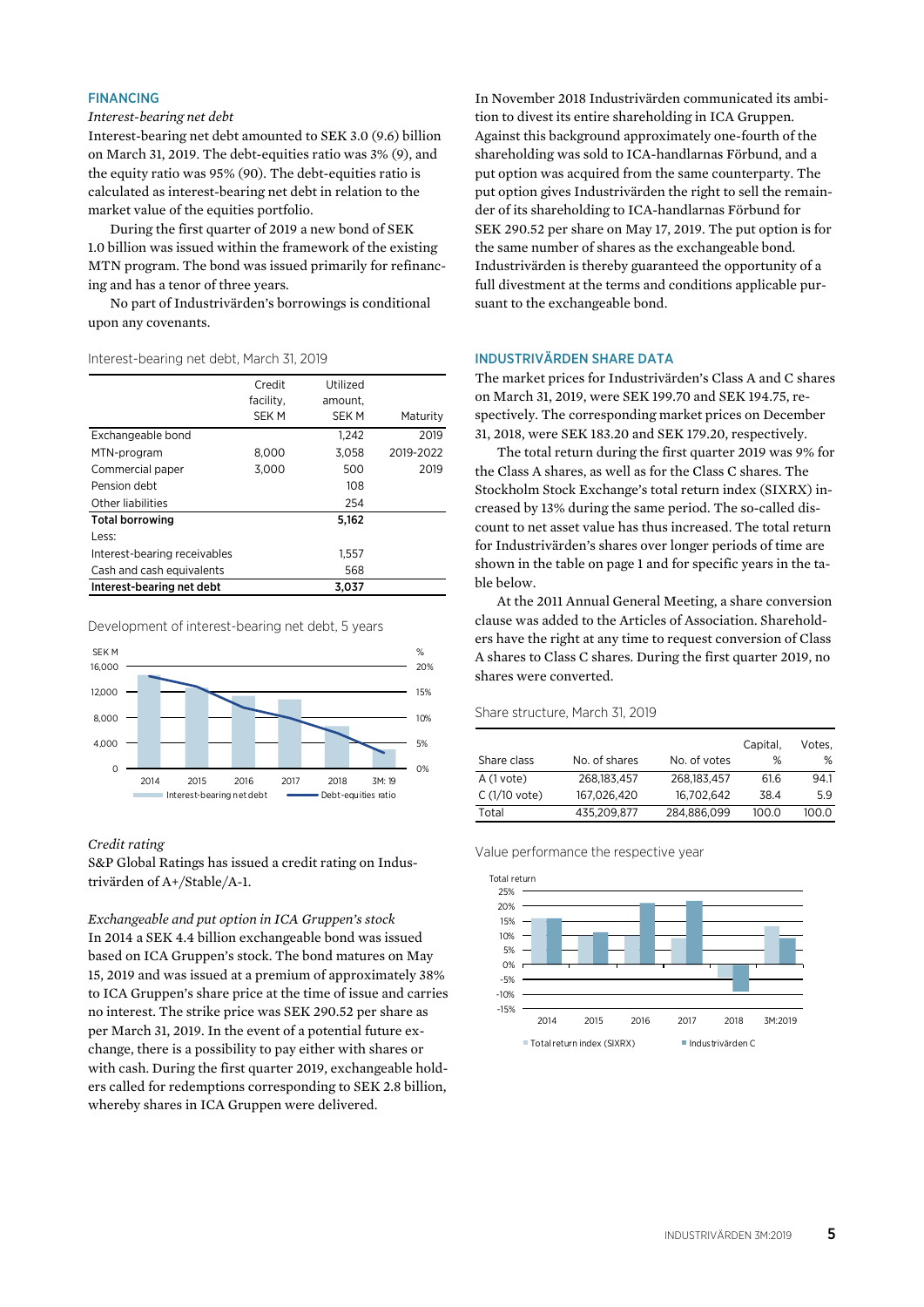# **Other**

### ANNUAL GENERAL MEETING

The 2019 Annual General Meeting will be held on April 17 at 2 p.m. at the Grand Hotel, Vinterträdgården hall, in Stockholm. Notification to attend can be made by post, by electronic application on Industrivärden's website, or by phone, at +46-8-402 92 86.

### PROPOSED DIVIDEND

The Board of Directors proposes that the AGM vote in favor of a dividend of SEK 5.75 per share. The last day to buy shares that carry entitlement to the dividend is April 17, 2019, entailing that Industrivärden shares will be traded exrights on April 18, 2019. Provided that the AGM resolves in favor of the proposal, it is expected that dividends will be sent out by Euroclear Sweden on April 26, 2019.

### ANNUAL REPORT

Industrivärden's 2018 Annual Report was published on February 21, 2019, and is available on the Company's website and can be ordered from the Company.

### RECCOMENDATION FOR ELECTION OF BOARD MEMBERS AT THE ANNUAL GENERAL MEETING

The Nominating Committee proposes re-election of board members Pär Boman, Christian Caspar, Bengt Kjell, Nina Linander, Fredrik Lundberg, Annika Lundius, Lars Pettersson and Helena Stjernholm. In addition, Fredrik Lundberg is proposed for re-election as Chairman of the Board. Information about the nominated board members is provided on Industrivärden's website.

### FINANCIAL CALENDAR

Annual General Meeting: April 17, 2019, in Stockholm Interim report January–June: July 5, 2019 Interim report January–September: October 7, 2019

### CONTACT PERSONS

Sverker Sivall, Head of Corporate Communication and Sustainability Phone: +46-8-666 64 19 E-mail: ssl@industrivarden.se Jan Öhman, CFO Phone: +46-8-666 64 45 E-mail: jon@industrivarden.se

### CONTACT INFORMATION

AB Industrivärden (publ) Box 5403, SE-114 84 Stockholm, Sweden Registered office: Stockholm Reg. no.: 556043-4200 Switchboard: +46-8-666 64 00 info@industrivarden.se www.industrivarden.net

### TICKER CODES

INDUC:SS, Bloomberg INDUc.ST, Reuters INDU C, NASDAQ OMX

### PUBLICATION

This information is such that AB Industrivärden is required to make public pursuant to the EU Market Abuse Regulation. The information was submitted for publication, through the agency of the Head of Corporate Communication and Sustainability stated above, at 10:00 a.m. CET on April 9, 2019.

*This interim report has not been reviewed by the Company's auditors.*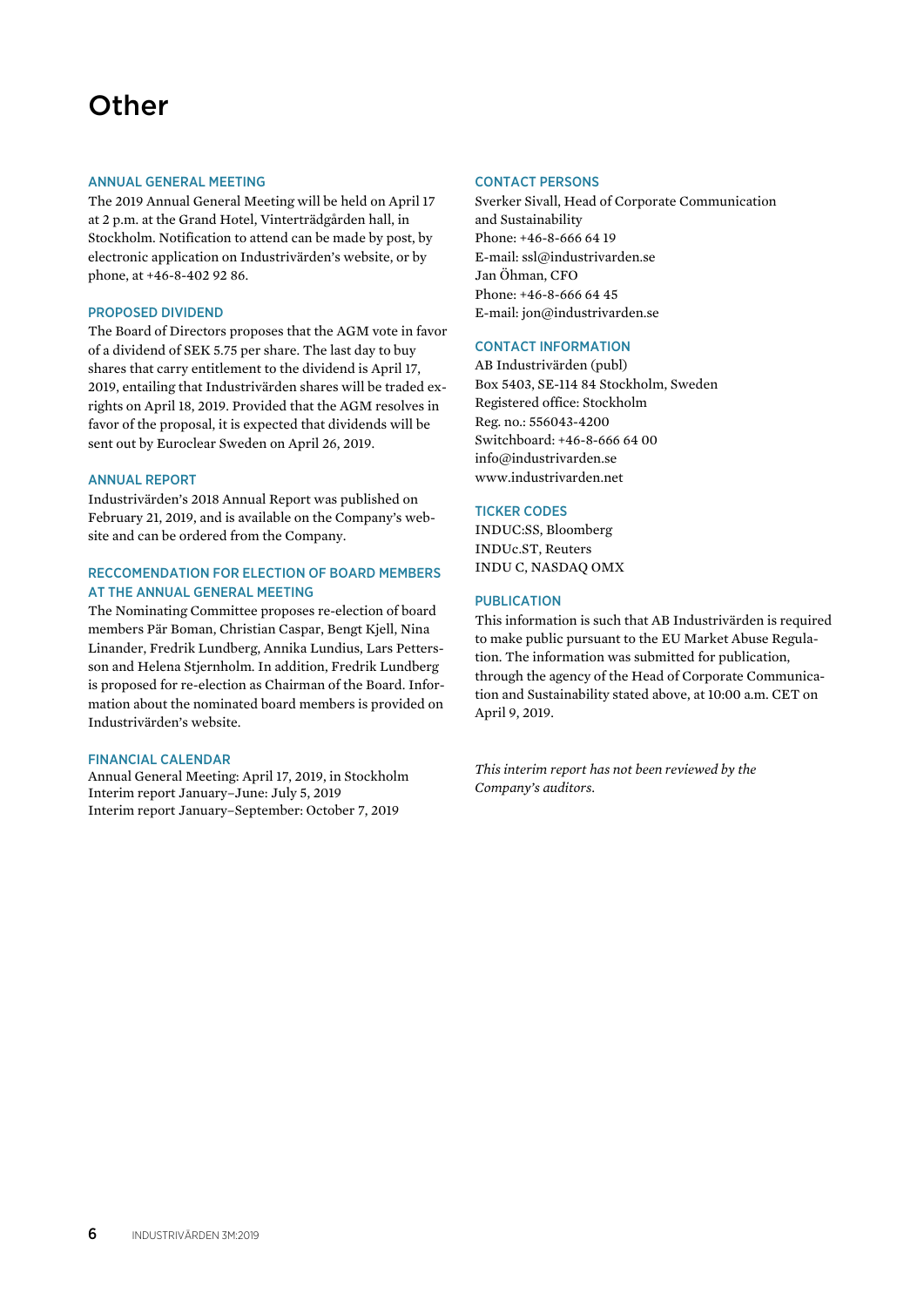# Financial statements

GROUP

|                                              | 2019      | 2018         | 2018      |
|----------------------------------------------|-----------|--------------|-----------|
| SEK M                                        | Jan.-Mar. | Jan.-Mar.    | Jan.-Dec. |
| <b>INCOME STATEMENT</b>                      |           |              |           |
| Dividend income                              | 1,503     | 1,675        | 3,764     |
| Change in fair value of financial assets     | 13,813    | $-136$       | $-11,954$ |
| Management cost                              | $-30$     | $-30$        | -121      |
| Operating income                             | 15,286    | 1,509        | $-8,311$  |
| Financial items                              | $-6$      | $-2$         | -19       |
| Income after financial items                 | 15,280    | 1,507        | $-8.330$  |
| Tax                                          |           |              |           |
| Net income for the period                    | 15,280    | 1,507        | $-8,330$  |
|                                              |           |              |           |
| Earnings per share, SEK                      | 35.11     | 3.46         | $-19.14$  |
| STATEMENT OF COMPREHENSIVE INCOME            |           |              |           |
| Comprehensive income for the period          | 15,280    | 1,507        | $-8,344$  |
|                                              |           |              |           |
| BALANCE SHEET as per end of period           |           |              |           |
| Equities                                     | 103,933   | 107,389      | 92.170    |
| Other non-current assets                     | 18        | 12           | 11        |
| Total non-current assets                     | 103,951   | 107,401      | 92,181    |
| Cash and cash equivalents                    | 568       | $\circ$      | 786       |
| Other current assets                         | 1,571     | 768          | 273       |
| Total current assets                         | 2,139     | 768          | 1,059     |
| <b>Total assets</b>                          | 106,090   | 108,169      | 93,240    |
| Shareholders' equity                         | 100,422   | 97,387       | 85,142    |
| Non-current interest-bearing liabilities     | 2,368     | 6,560        | 2,170     |
| Non-current non interest-bearing liabilities | 56        | 304          | 36        |
| Total non-current liabilities                | 2,424     | 6,864        | 2,206     |
| Current interest-bearing liabilities         | 2,794     | 3,800        | 5,394     |
| Other liabilities*                           | 450       | 118          | 498       |
| <b>Total current liabilities</b>             | 3,244     | 3,918        | 5,892     |
| Total shareholders' equity and liabilities   | 106,090   | 108,169      | 93,240    |
| <b>CASH FLOW</b>                             |           |              |           |
| Cash flow from operating activities          | 48        | 1,622        | 3,492     |
| Cash flow from investing activities          | 2,128     | $-282$       | 3,252     |
| Cash flow from financing activities**        | $-2,394$  | $-1,953$     | $-6,571$  |
| Cash flow for the period                     | $-218$    | $-613$       | 173       |
| Cash and cash equivalents at end of period   | 568       | $\mathbf{o}$ | 786       |
|                                              |           |              |           |

\* Of which, the option component of the exhangeable bond, totaling SEK 342 M, which at the time of issue amounted to a total of SEK 335 M.

\*\* Of which, dividends of SEK 0 M (0) paid to shareholders. For the full year 2018 a dividend paid to the shareholders of SEK 2,394 is inkluded.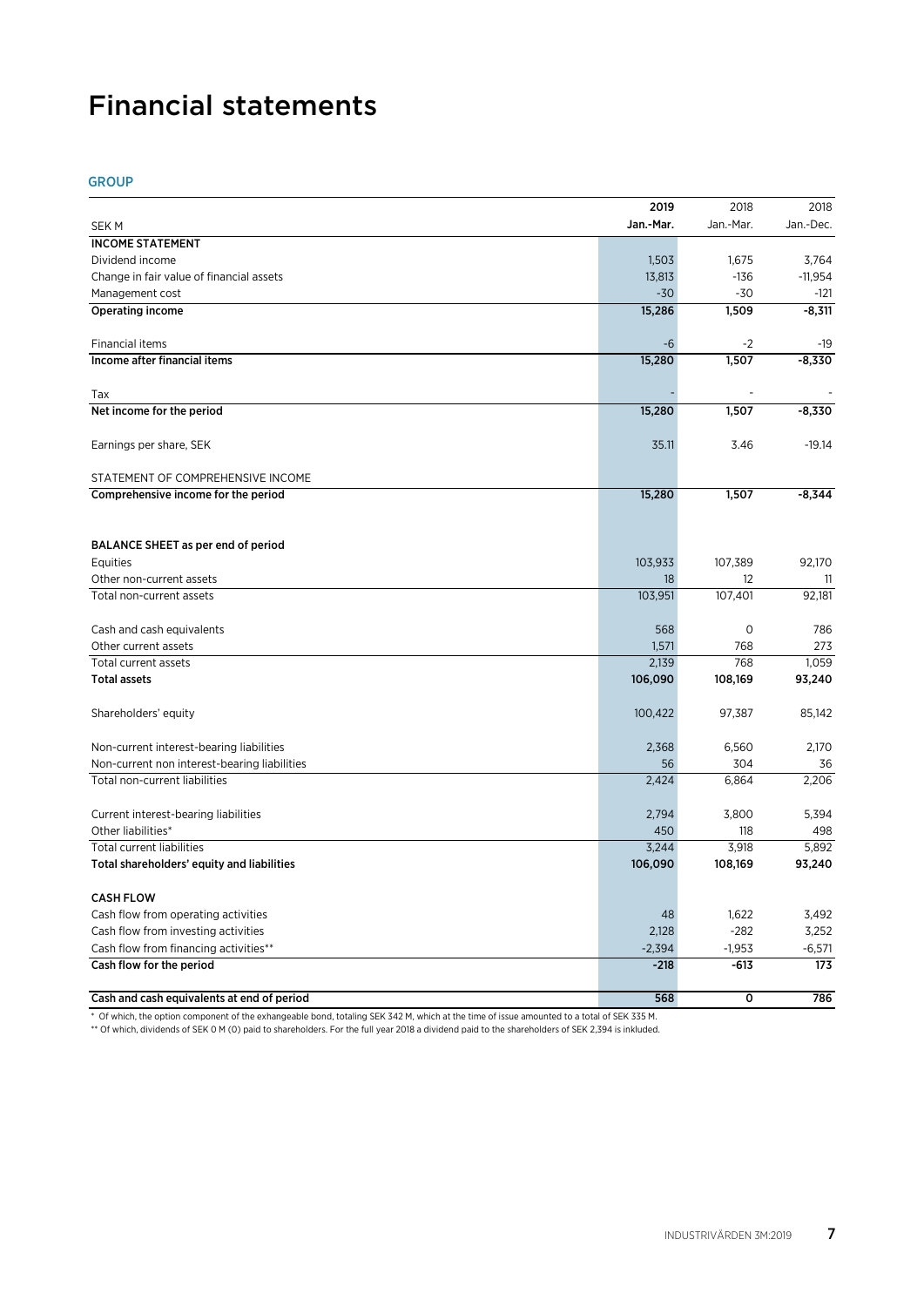### GROUP, CONT.

|                                                   | 2019      | 2018                     | 2018      |
|---------------------------------------------------|-----------|--------------------------|-----------|
| <b>SEKM</b>                                       | Jan.-Mar. | Jan -Mar.                | Jan.-Dec. |
| <b>CHANGES IN SHAREHOLDERS' EQUITY</b>            |           |                          |           |
| Opening shareholders' equity as per balance sheet | 85,142    | 95.880                   | 95,880    |
| Comprehensive income for the period               | 15,280    | 1.507                    | $-8.344$  |
| Dividend                                          |           | $\overline{\phantom{0}}$ | $-2.394$  |
| Closing shareholders' equity as per balance sheet | 100,422   | 97.387                   | 85.142    |
| <b>INTEREST-BEARING NET DEBT at end of period</b> |           |                          |           |
| Cash and cash equivalents                         | 568       | $\Omega$                 | 786       |
| Interest-bearing assets                           | 1,557     | 754                      | 177       |
| Non-current interest-bearing liabilities          | 2,368     | 6.560                    | 2.170     |
| Current interest-bearing liabilities              | 2.794     | 3.800                    | 5,394     |
| Interest-bearing net debt                         | 3,037     | 9,606                    | 6.601     |

### PARENT COMPANY

|                                            | 2019      | 2018      | 2018      |
|--------------------------------------------|-----------|-----------|-----------|
| <b>SEKM</b>                                | Jan.-Mar. | Jan.-Mar. | Jan.-Dec. |
| <b>INCOME STATEMENT</b>                    |           |           |           |
| Operating income                           | 9,503     | 1,626     | $-4,991$  |
| Income after financial items               | 9,497     | 1,626     | $-5,007$  |
| Income for the period                      | 9,497     | 1,626     | $-5,007$  |
| Comprehensive income for the period        | 9,497     | 1,626     | $-5,021$  |
| BALANCE SHEET as per end of period         |           |           |           |
| Non-current assets                         | 60,646    | 65,410    | 53,600    |
| Current assets                             | 489       | 268       | 788       |
| <b>Total assets</b>                        | 61,135    | 65,678    | 54,388    |
| Shareholders' equity                       | 55,730    | 55,274    | 46,233    |
| Non-current liabilities                    | 2,424     | 6,864     | 2,206     |
| <b>Current liabilities</b>                 | 2,981     | 3,540     | 5,949     |
| Total shareholders' equity and liabilities | 61,135    | 65,678    | 54,388    |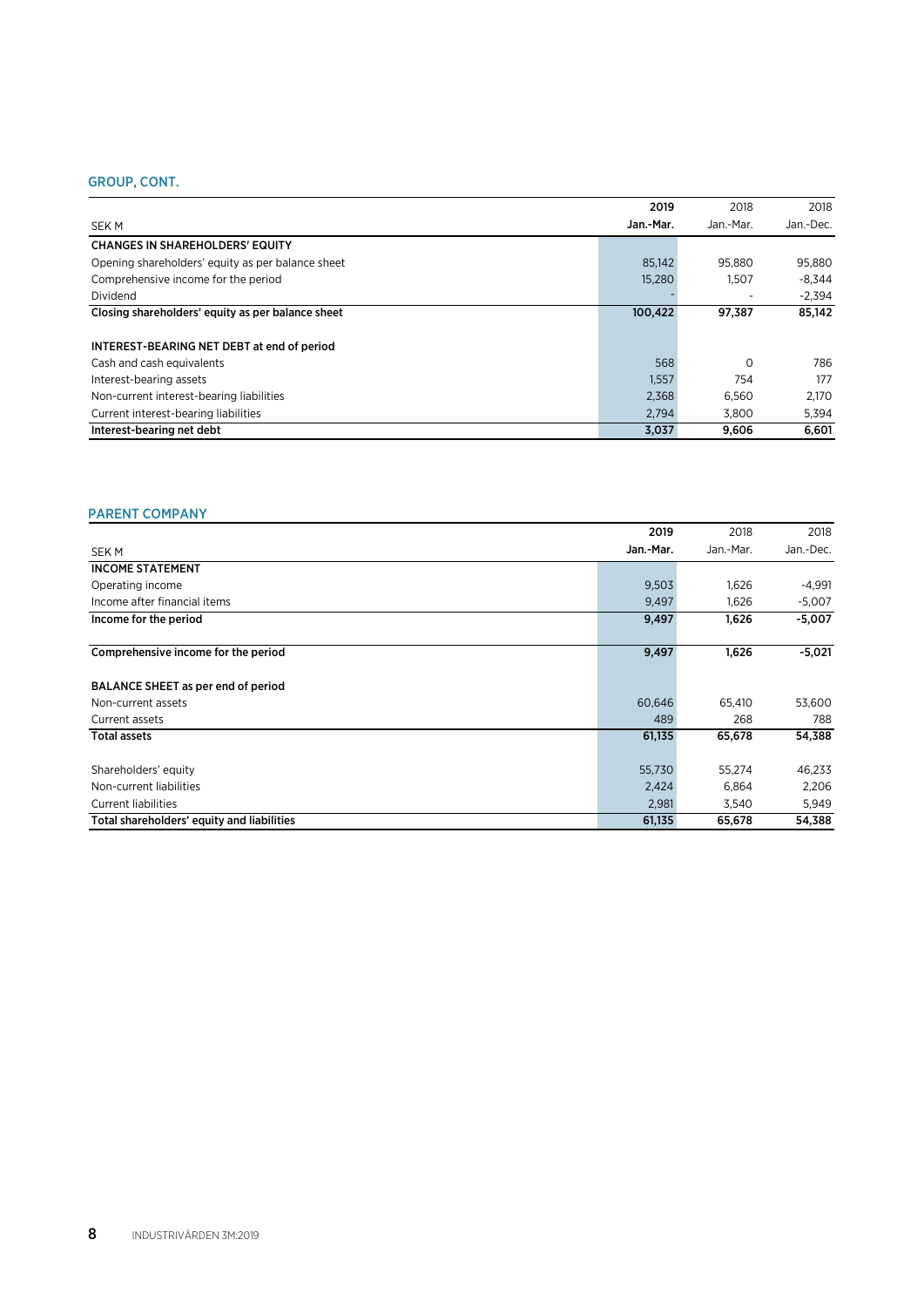# Accounting policies and notes

### ACCOUNTING POLICIES

This interim report has been prepared in accordance with IAS 34 Interim Financial Reporting. The consolidated financial statements have been prepared in accordance with International Financial Reporting Standards (IFRS) as endorsed by the EU, and the Swedish Annual Accounts Act. The Parent Company's financial statements have been prepared in accordance with RFR 2 – Accounting for Legal Entities, and the Swedish Annual Accounts Act. New or amended IFRSs and IFRIC interpretations have not had any material effect on the Group's or Parent Company's earnings or financial position.

### ALTERNATIVE PERFORMANCE MEASURES

The definitions of the alternative performance measures net asset value, debt-equities ratio, equity ratio, market value of the equities portfolio and interest-bearing net debt are provided in the 2018 Annual Report. These alternative performance measures are essential for understanding and evaluating an investment company's business.

### TOTAL RETURN ESSITY AND SCA

The total returns for Essity and SCA have been calculated as the respective companies share of the original company SCA's total return before the split (based on share of value at the time of the split) and thereafter based on the value performance of the respective companies. The split was carried out on June 9, 2017, and the first day of trading in Essity shares was June 15, 2017.

### FAIR VALUE MEASUREMENT OF FINANCIAL INSTRUMENTS

In accordance with IFRS 13, financial instruments are measured at fair value according to a three level hierarchy. Classification is based on input data that is used in measuring the instruments. Instruments in Level 1 are valued according to quoted prices for identical instruments in an active market. Instruments in Level 2 are measured in a valuation model which uses input data that are directly or indirectly observable in the market. Instruments in Level 3 are measured using a valuation technique based on input data that are not observable in a market.

| 03/31/2019               | Level 1 | Level 2        | Level 3 | Total   |
|--------------------------|---------|----------------|---------|---------|
| Assets                   |         |                |         |         |
| Equities                 | 103.624 | -              | 309     | 103.933 |
| Derivatives, etc.        |         | 2              |         | 2       |
| <b>Total assets</b>      | 103,624 | $\overline{2}$ | 309     | 103,935 |
|                          |         |                |         |         |
|                          | Level 1 | Level 2        | Level 3 | Total   |
| <b>Liabilities</b>       |         |                |         |         |
| Option component of      |         |                |         |         |
| exchangeable bond        |         | $-342$         |         | $-342$  |
| Derivatives, etc.        |         | -58            |         | -58     |
| <b>Total liabilities</b> |         | -400           |         | -400    |

No changes have been made between levels compared with the preceding year.

### RISKS AND UNCERTAINTIES

The dominant risk in Industrivärden's business is share price risk, i.e., the risk of a change in value caused by changes in share prices. A 1% change in the share price of the holdings in the equities portfolio as per March 31, 2019, would have affected its market value by approximately +/– SEK 1,000 M. Further information about risks and uncertainties are provided in the 2018 Annual Report.

### RELATED PARTY TRANSACTIONS

During the first quarter 2019, dividend income was received from associated companies.